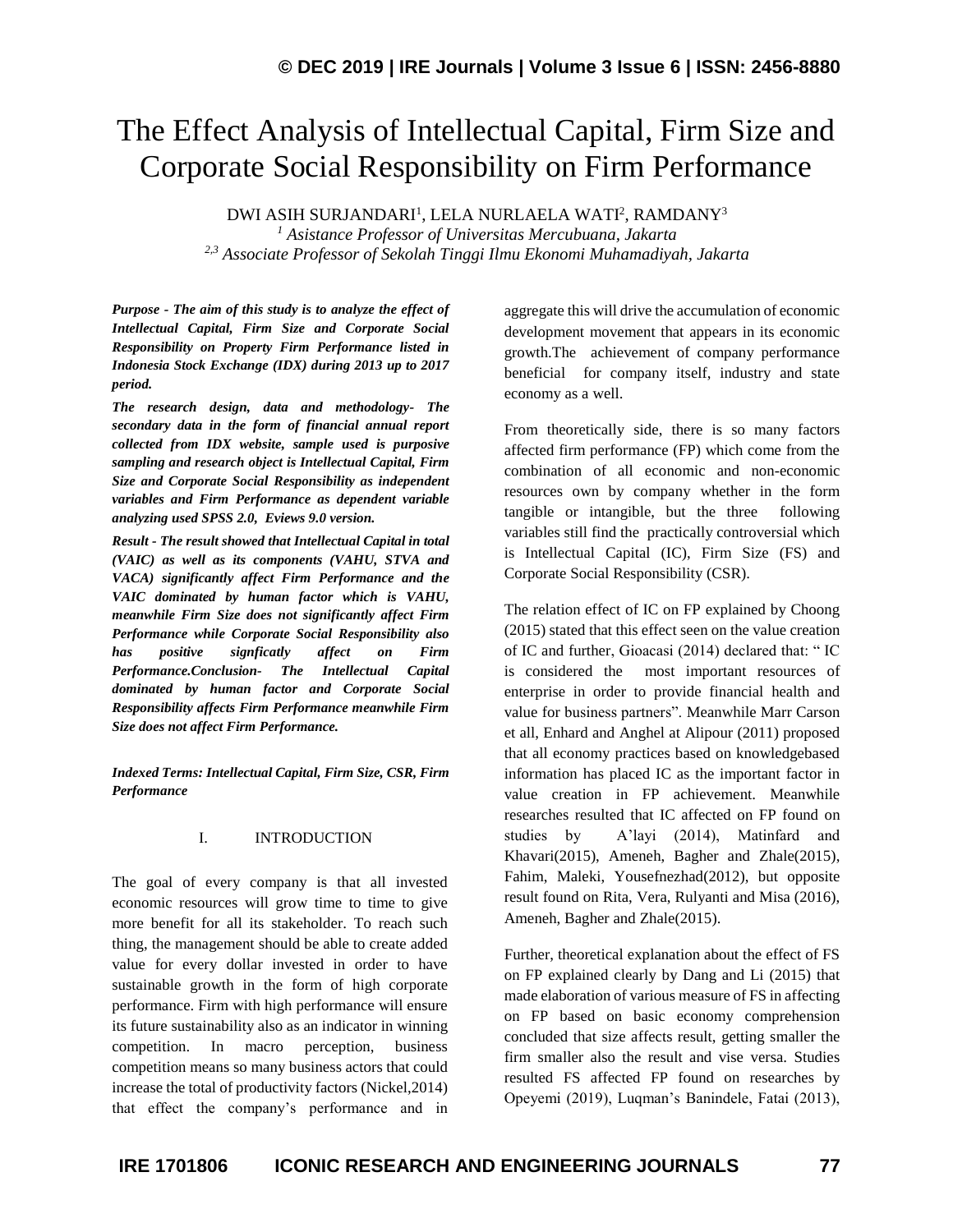Dogan, M (2013), Yisau Abiodene (2013), Philip Kioko (2013), Wati (2017) but opposite result found on Niresh and Velnampy (2014).

On the other side, the effect of Corporate Social Responsibility (CSR) on FP theoretically explained by Hamidu, Haron and Amran (2015) which declared that the CSR concepts enables the management to use CSR as a tool in strategy building to be always obey the rules, the laws, maintain the standards, construct company reputation to have customer loyalty which in the end will increase profitability and achievement of all company goals. Meanwhile, researches resulted that CSR affected FP found on studies by Kumar and Priyadarsini (2017), Ocran, E (2011), but Dilashenyi (2018) found that business risk, company reputation and stakeholder concern affected on FP, but employee engage did not affect.

Based on the above expalanations concluded that although past researches still inconsistent, theoretically Intellectual Capital, Firm Size and Corporate Social Responsibility affects Firm Performance and considering that FP is important for the company as well as for national economic, and there is still existence of researches controversion in the effect of IC,FS and CSR on FP and there is also rare study in property sectors made this study titled as the affect analysis of IC, FS and CSR on FP, evidence from Indonesia property companies.

#### II. LITERATURE REVIEW

#### 1. Agency Theory

The difference interest between the firm owner (the principal) and the management (the agent) has driven the appearance of agency problem. In practice, firm management which leaded by a Chief Executive Officer(Berk, Jonathan; DeMarzom Peter, 2011) had a power to make business decision in order to achieve the company goal, which is to make the principal more wealthier time to time(Brigham,Eugene F;Houston, Joel F,2004). In the other side, management has its own interest to posse income and other facilities for this job that seems opposite with the principal interest, as giving benefit to management is a cost and cost will deduct their expected wealth. This condition could be diminished by the absence of place in doing such thing stated by good corporate governance (Miller and Sardis, 2011 in Terrance & Mercedes, Jalbert, 2011).

## 2. Firm Performance (FP)

Firm Performance (F)P could be seen from various side depended on its company stakeholder, that is the comprehensive approach that facilitate its is stakeholder approach (Santos, Juliana Bononi; Ledur Brito, Luiz Artur,2012) which enables to construct the conceptual of firm performance indicator and dimension with take into account social dimension in company goals which in some cases seen opposite with share holder maximization goal. Selvam et all (2016), Santos and Brito (2012) stated that *"*different stakeholder represented by different performance of the firm based on their interests*".* In stakeholder approach, prime priority interest must be fulfilled is shareholder's interest that could be served only if firm reach the superior financial perfromance with indicator among others is profitability, growth and market value (Cho and Pucik, 2005 in Juliana Bonomi and Luiz Artur (2012). Second priority interest to be served is the employee and customer. Employee satisfaction could be obtained with existence of clear standard operation procedure, employee improvement through trainings, clear career path, and acceptable reward policy. Satisfy employee will deduct the level of employee turn over and become attractiveness for outside new employee. Customer sues the firm to produce a quality product that give a value added so as increase customer willingness to pay as value creation made by the company. Third priority interest that must be served by the management is indirect stakeholder such as government, local community affected by firm business activities categorized as environment and social actions which could be diminished with eco safe business practices, improvement of product safety and quality, ethics promotion, minority employment and developing social projects. Based on stakeholder interest fulfillment, FP at least consisted of 7 aspects videlicet growth, profitability, market value, customer satisfaction, employee satisfaction, environment and social performance. This 7 aspects detailed by dimensions as profitability, growth, market value, customer satisfaction, employee satisfaction, environmental audit, corporate governance and social governance. (Juliana Bonomi and Luiz Artus ,2012 Selvam et all (2016)). From shareholder side, the stake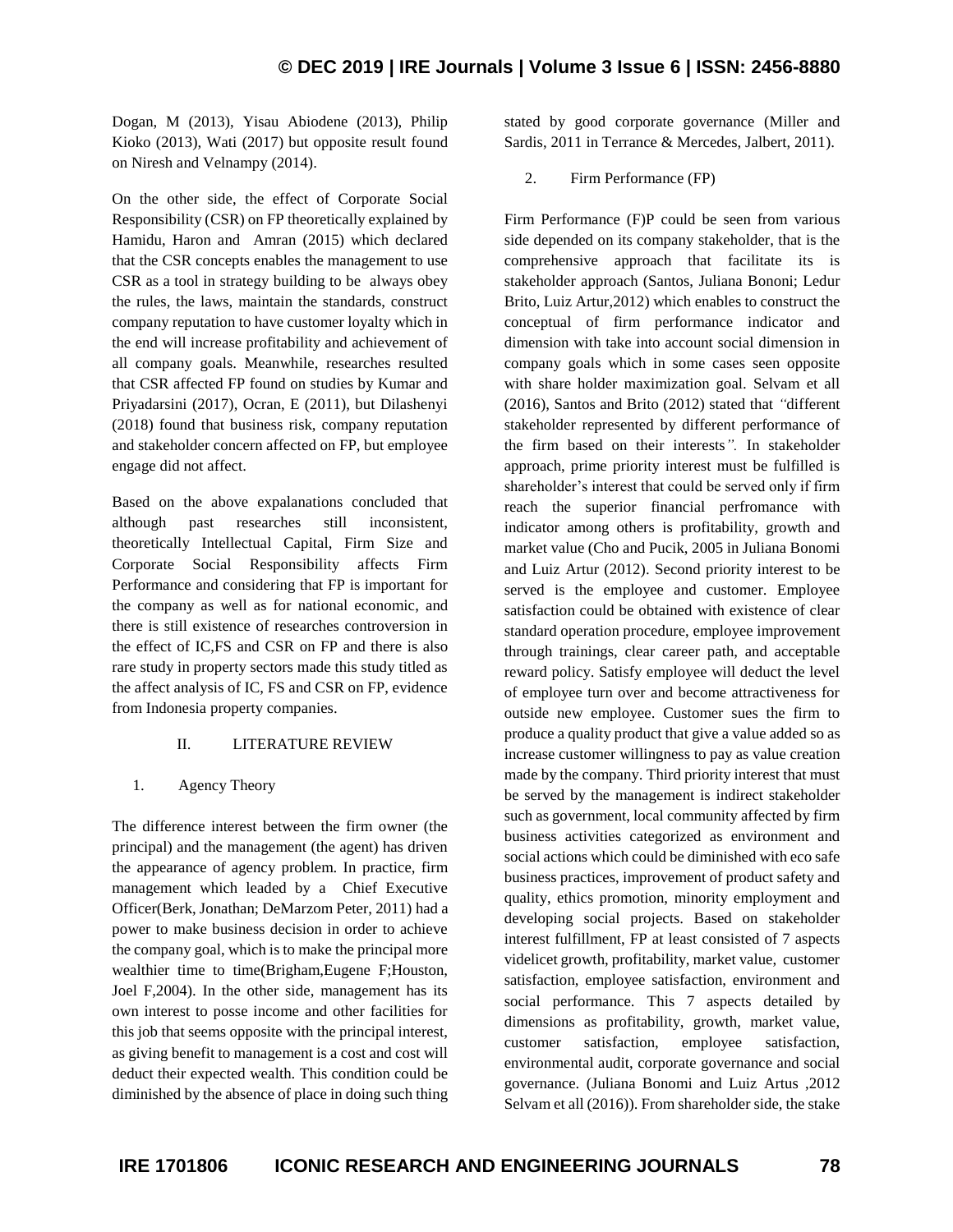holder concepts that could satisfy ia a super normal profitability, growt, market value that could be measured by Return on Equity or Return on Asset as parts of dari Accounting Based Measurement of Performance or measured by Tobin's Q formula as represented of Market Based Measurement of Performance (Matari and Swidi, 2014).

3. Intellectual Capital (IC)

The development of information technology and globalization process induces a fundamental change of organization resource structure become more diverse. This new wave economy much depend on information and knowledge that place IC become more important (Anghel,2008) so that IC together with financial capital considered as main factor in firm profitability. Alipour (2012) explains that IC is a group of knowledge asset own and controlled by firm at the most pushes value creation mechanism which consisted the combination of intangible asset and knowledge asset as a basic of firm's competence where Ordonez DE Pablos in Alipour(2012) stated that investment in IC could not be reported on firm financial statement, so that have need of other concept in measuring IC for sustainable performance improvement.

Papula and Volna (2011) clarifies that the substance of IC is value creation through combination of intangible asset, knowledge, proficiency, technology process and experience applied in the organization to obtain market competitive advantage. Based on knowledge and skill orientation, Edvinsson 1997, Sveiby 1997, Stewart 1998, Bontis 2002, Mauritsen et all 2002 and Pablos 2003 in Holienka M & Pilkova, A (2014) explained that IC components consisted of Human Capital, Organizational Capital and Relational Capital (Papula and Volna ,2011) as seen on Figure 1.





Source: Papula & Volna (2011)

Skill and experience oriented inside employee self included in Human Capital component, those that oriented inside employee self but still in firm area is a part of Organizational Capital, meanwhile those that oriented outside employee and company will be included in Relational Capital. This orientation concept enables to explain IC components clearly but in practice it is difficult to measure of each component. In measuring IC, Ante Pulic (2000) proposed the Value Added Intellectual Coeficient (VAIC) which formed as addition of 3 coefficients that is: a) Physical Capital Coefisient (VACA), b) The Human Capital Coefficient (VAHU) and c) The Structural Capital Coefficient (STVA). Public model designed to provide information about the efficiency of value creation of tangible and intangible asset which computed in several steps, namely : a) compute Corporate Value Added (VA),  $VA = OP + EC + D + A$ , where OP=operational Profit, EC= Employee Cost, D=Depreciation, and  $A =$  Amortisation, b) compute the efficiency of Capital employed (VACA),VACA= VA/CA, where CA is Capital Employed calculated as Book Value of Total Asset - Intangible Asset, c) compute the efficiency of Human Capital (VAHU), VAHU= VA/HU, where VAHU is Value Added Human Capital, while HU is total employed cost regarded as Human Capital/Wages, d) compute the efficiency of Structural Capital (STVA), SC=VA-HC, where SC is Structural Capital and HC is Human Capital, so that, STVA=SC/VA, e) compute Value Added Intellectual Capital (VAIC), where VAIC=VACA+VAHU+STVA. This study used Pulic model as a proxy of IC.

4. Firm Size (FS)

Trigueiros (2000) stated that FS could be seen in wider scale, but in general meaning FS is the size of the firm in accounting side which could be seen from sales amount, total asset value or market capitalization. In their theoretical study, Dang and Li (2013) proposed that FS affects result, the bigger the firm the more earned the firm achieve. The big company relatively has more opportunity to produce more profit than the small one, the bigger the company, the bigger opportunity to create value so that firm will increase its scale time to time, it means the higher the performance. This study uses Ln Total Asset as a measure of FS.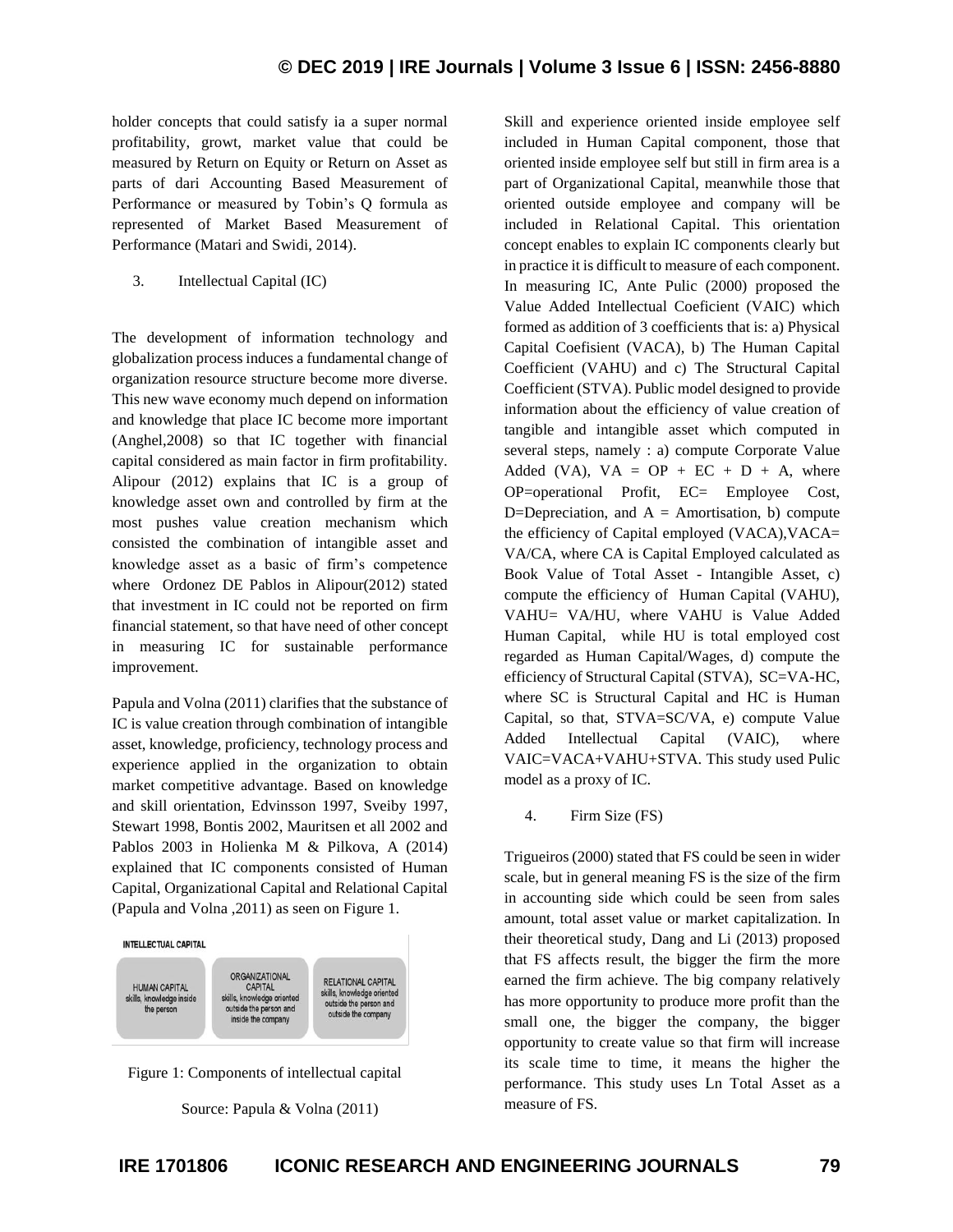## 5. Corporate Social Responsibility (CSR)

The CSR definition run to evolution in 3 steps. Step 1, 50-60 period indicated the need of phylantrophic activity in the form of contributing in development and social welfare, so that the definition of CSR in this period interpreted as voluntarism and contributing towards social welfare. Step 2 is period of consciousness and employee rights concern, stakeholder satisfaction and management relationship, regulated *CSR* practice and consumer protection. Step 3, is the period of instrumentalty and sustainability signed by CSR adoption as a strategy tool in achieving firm's goal, CSR institutionalized and standardized by the international index related with social responsibility and sustaianability.this 3 steps development explain the history of CSR activity by business organization starting with voluntary activity, managing external factor, stakeholder management, alignment of social and economis responsibility, considering practices and values, finally extending CSR beyond philantrophyc activities. The development of CSR theory begins with the rasionalisation application some theories in study of the effect of CSR on firm's performance and reputation. The classic theory has contributed shareholder view that there is no objection in CSR expense as long company coul take benefit in the long run. The rest theory, all emphasize to place CSR as undivided part from strategy to reach company goals. The goal of CSR activities made by the firm to ensure that firm in running its business conform with ethics and consider the effect of firm activity on society that disclosed in sustainability reporting (Hamidu ea al, 2015). Study by Wiwik Utami (2015) resulted that there was relation between the quality of CSR disclosure and Firm Value, so as the proxy of CSR in this research is CSR disclosure in firm financial report calculated based on Global Reporting Initiative (GRI).

6. Previous Studies

Studies related the effect of IC on FP with result that IC had affected on FP found on Fahim, Maleki, Yousefnezhad (2012), A'layi (2014) Matinfard and Khavari (2015), Ameneh, Bagher and Zhale (2015).A'layi (2014) investigated firms listed in Tehran Stock Exchange (TSE), year 2007-2010 period, found that there was positive significant impact of IC on FP proxied by Return on Asset (ROA), Return on Equity (ROE) and Tobin's Q ratio. Matinfard and Khavari (2015) researched the same object with A'layi (2014) year 2006 up to 2012 period, resulted that there was a positive significant impact of IC on FP. Meanwhile Ameneh, Bagher and Zhale (2015) studied 14 Banks listed in TSE year 2004 up to 2013 period resulted that there was a positive significant impact of IC on FP. The other study by Fahim, Maleki, Yousefnezhad (2012) to firms listed on TSE year 2004 up to 2010 period resulted that there was a significant relation between IC and Stock Returns, Tobin's Q and Market to Book (MTB) ratio. Studies related the effect of IC on FP with result that IC had not affected on FP found on Ameneh, Bagher and Zhale (2015), Rita, Vera, Rulyanti dan Misa (2016). Ameneh, Bagher and Zhale (2015) investigated 14 banks listed in TSE year 2004 up to 2012 period, found that one IC component which was Physical Capital Efficincy did not affect on FP. Meanwhile Rita, Vera, Rulyanti and Misa (2016) studied property industry sector firms listed in Indonesia Stock Exchange (IDX) year 2009 up to 2012 period found that IC did not effect on FP.

Meanwhile study concerning about the effect of FS on FP resulted that FS affected on FP found on Kioko (2013), Yisau Abioden (2013) Dogan, M (2013), Luqman's Banindele, Fatai (2013), Oyelade (2019). Kioko (2013) investigated 43 comercial banks in Kenya year 1998 up to 2012, resulted that there was a moderate correlation between FS (net asset, total loan, total deposit) and FP (ROA). Meanwhile Yisau Abioden (2013) inspected manufacturer firms listed in Nigeria Stock Exchange year 2000 up to 2009 found that FS measured by total asset and total sales positively significant effect on FP measured by ROA. Dogan, M (2013) investigated 200 active firms listed in Istambul Stock Exchange (ISE) year 2008 up to 2011 found that there was positive correlation between Size Indicator and FP. The other works by Luqman, Banindele, Fatai (2013) on nonfinancial firms in Nigeria year 2005 up to 2013 resulted that FS measured by Total Aset had negative affect on FP calculated by Total Sales, but had positive affect when FP measured by ROE. Positive result found also on Oyelade (2019) to building companies in Nigeria.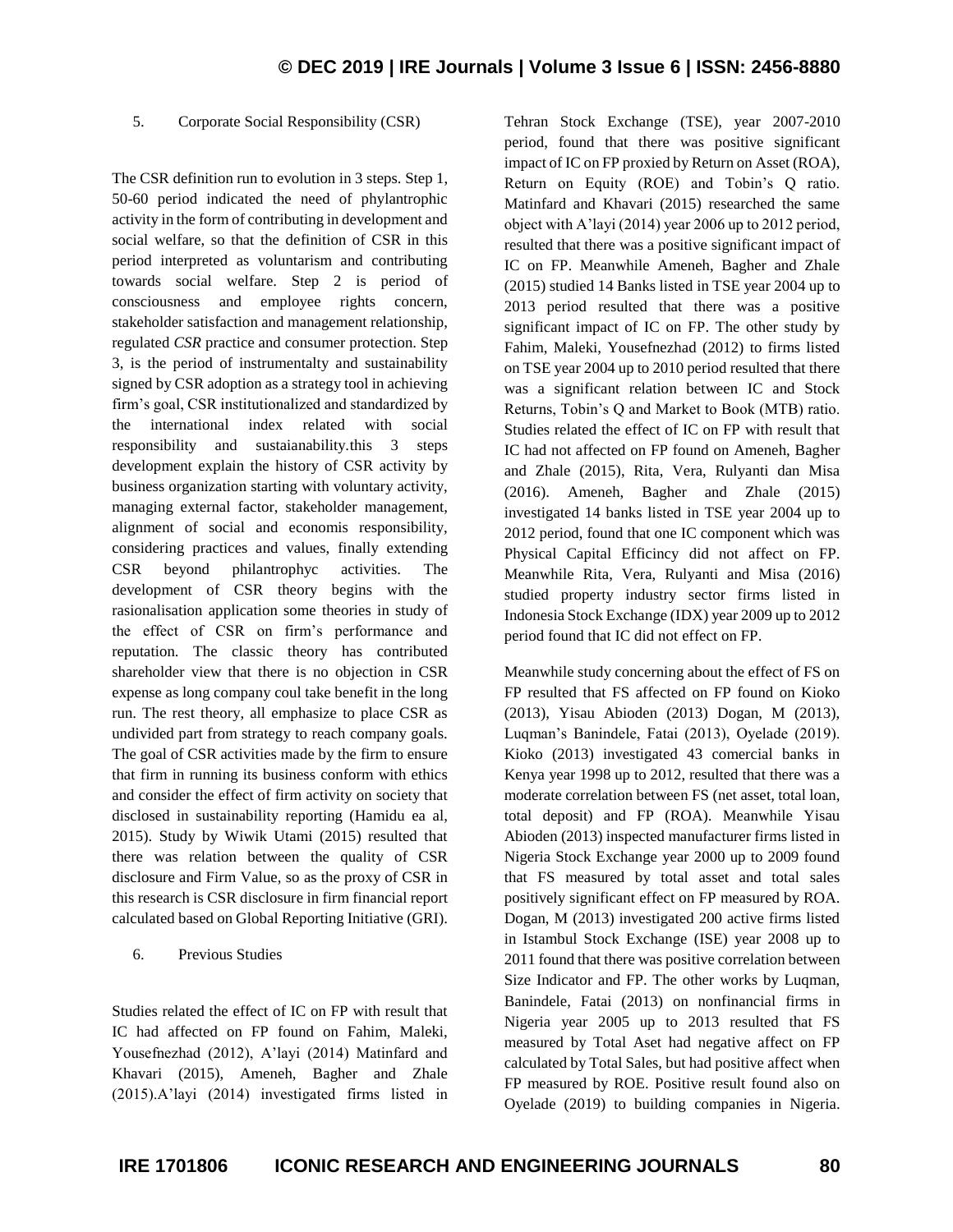Opposite results stated that there was no indication relation of FS (Total Asset, Total Sales) on FP (Net Profit) found on study by Niresh and Velnampy (2014) to 15 manufacturing firms listed in Colombo Stock Exchange (CSE) year 2008 up to 2012.

Meantime research related the effect of CSR on FP found on studies by Ocran, E (2011) to Nestle Ghana Limited, Kumar and Priyadarsini (2018) to some selected banks resulted that CSR affected positively on FP, but other research by Selvarajah, Murthy, Massilaamany (2018) to 153 firms respondens in Malaysia resulted that business risk, company reputation, and stakeholder concern affected FP, but employee engage variable did not affect.

7. Conceptual Framework and Hyphotheses

Intellectual Capital (IC) is a group of knowledge asset own and controlled by firm at the most pushes value creation mechanism is a basic of firm's competence (Alipour,2012) further Papula and Volna (2011) clarifies that the substance of IC is value creation to obtain market competitive advantage, In measuring IC, Ante Pulic (2000) proposed the Value Added Intellectual Coeficient (VAIC) which formed as addition of 3 coefficients that is: a) Physical Capital Coefisient (VACA), b) The Human Capital Coefficient (VAHU) and c) The Structural Capital Coefficient (SCVA), so that VAIC=VACA+VAHU+STVA. Based on these explanations, theoretically IC ( totally or each components) significantly affect Firm Performance (FP), where this supported by majority researches found on studies by Fahim, Maleki, Yousefnezhad (2012), A'layi (2014) Matinfard and Khavari (2015), Ameneh, Bagher and Zhale (2015).A'layi (2014), Matinfard and Khavari (2015) , Ameneh, Bagher and Zhale (201), Fahim, Maleki, Yousefnezhad (2012) so that proposed the hypotheses as

H1 : Intellectual Capital Signifcantly Affect Firm Performance. Dang and Li (2013) proposed theoretical statement that FS affects result, the bigger the firm the more earned the firm achieve, the bigger the company, the bigger opportunity to create value the higher the performance which is supported by works done by Kioko (2013), Yisau Abioden (2013) Dogan, M

(2013), Luqman's Banindele, Fatai (2013), Oyelade (2019), hence the hypothese drafted as

H2 : Firm Size significantly affect Firm Performance. The last theory of Corporate Social Responsibility (CSR) placed CSR as undivided part from strategy to reach company goals. The goal of CSR activities made by the firm to ensure that firm in running its business conform with ethics and consider the effect of firm activity on society that disclosed in sustainability reporting (Hamidu ea al, 2015) and there was relation between the quality of CSR disclosure and Firm Value ( Wiwik Utami (2015) so that in theory's perspectives the CSR must affect FP and at least the study by Ocran, E (2011) supported it, so that the proposed hypotheses is H3 : the Corporate Social Responsibility significantly affect Firm Performance. The conceptual framework as seen Figure 2.



## III. THE METHODOLOGY

This study is a causal quantitative research with subject is all manufacturing firm, property industry sub sector listed in Indonesia Stock Exchange (IDX) year 2013 up to 2017, sample used is purposive sampling and research object is Intellectual Capital, Firm Size and Corporate Social Responsibility as independent variables and Firm Performance as dependent variable. Data collected from web site IDX and analyzing used SPSS 2.0 and Eviews 9.0 version.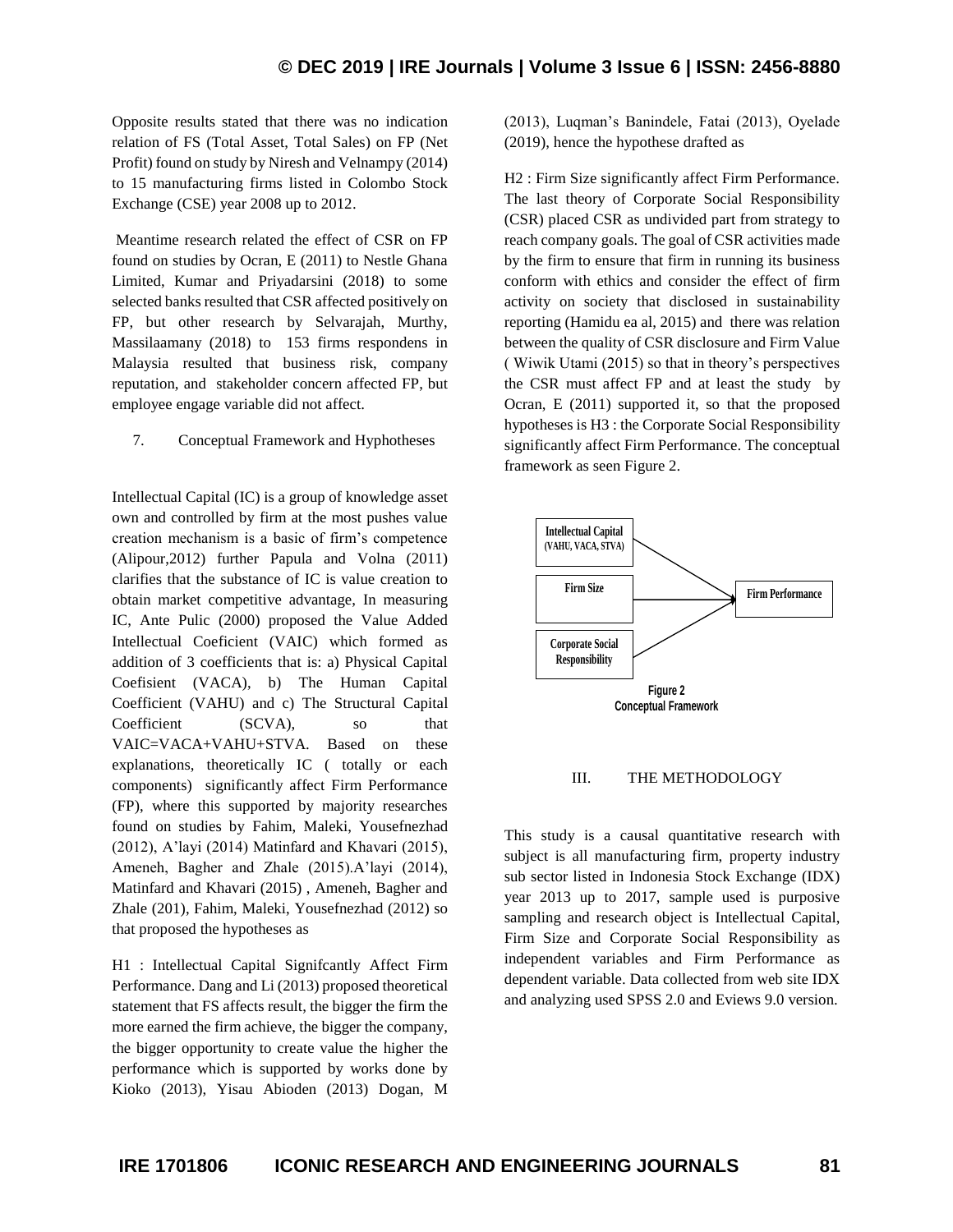# IV. RESULT

# 1. Descriptive Statistic

Following the statistic descriptive result as seen on table 1 and 2 explains the mean minimum and maximum for variables observed and graph 1 up to 4 which declares the key points results of these variables.

| <b>VARIABLE</b>   | Min   | Max   | Mean    |
|-------------------|-------|-------|---------|
| Firm Performance  | .22   | 1.99  | .9978   |
| Human Capital     | 2.55  | 43.96 | 10.5818 |
| Capital Structure | .61   | .98   | .8522   |
| Capital Employed  | .03   | .28   | .1232   |
| Firm Size         | 15.55 | 31.46 | 26.0779 |
| <b>CSR</b>        | .30   | .60   | .4119   |

Table. 1. Research Variable Description

## Source: Processed IDX data, 2019

Table 2.a Research Variable Mean

| <b>YEA</b><br>R | <b>VAHU</b>  | <b>STVA</b>  | <b>VACA</b>  | <b>VAIC</b>  |
|-----------------|--------------|--------------|--------------|--------------|
| 2013            | 13.1696<br>4 | 0.87044<br>9 | 0.13909<br>9 | 14.1791<br>8 |
| 2014            | 13.1062<br>1 | 0.87457      | 0.13846<br>5 | 14.1192<br>5 |
| 2015            | 10.1281<br>9 | 0.84556<br>4 | 0.12369      | 11.0974<br>5 |
| 2016            | 8.37723      | 0.83912      | 0.11090<br>8 | 9.32725<br>9 |
| 2017            | 8.12794<br>8 | 0.83151<br>3 | 0.10361<br>1 | 9.06307<br>1 |

Source: Processed IDX data, 2018

Table 2.b Research Variable Mean

| <b>YEAR</b> | <b>SIZE</b> | <b>CSR</b> | <b>TOBINSO</b> |
|-------------|-------------|------------|----------------|
| 2013        | 26.88477    | 0.411867   | 0.983855       |
| 2014        | 27.05176    | 0.411867   | 0.997001       |
| 2015        | 27.19365    | 0.411867   | 1.027533       |
| 2016        | 24.54748    | 0.411867   | 1.030469       |
| 2017        | 24.71203    | 0.411867   | 0.950386       |

Source: Processed IDX data, 2018

Graph.1. Firm Performance Mean



#### Source: Processed IDX data, 2018



Source: Processed IDX Data, 2019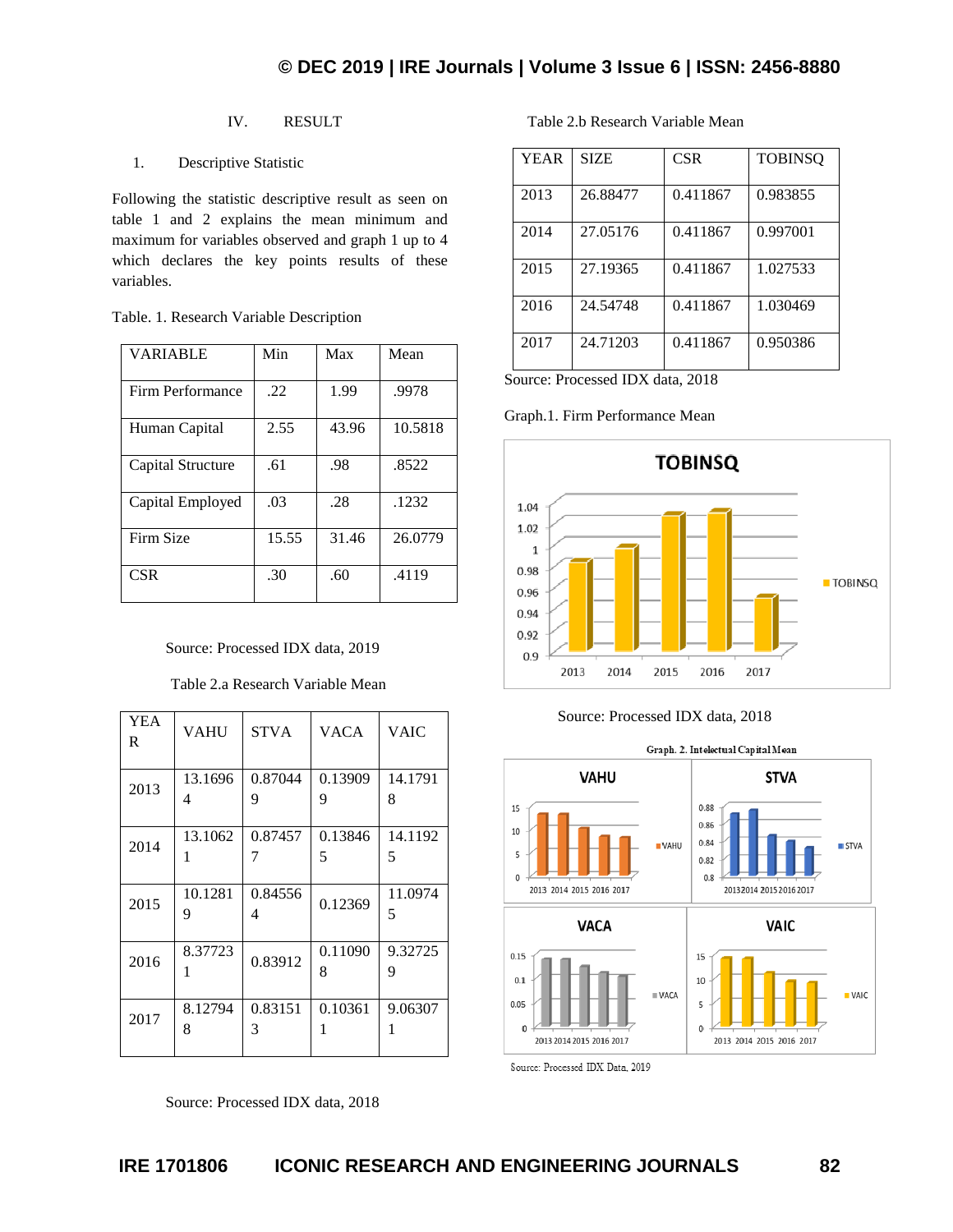## 2. Classical Asumption Test

As the result of model election test for panel data regression equation model was Random Effect Model so that classical asumption test not required (Indra Sakti, 2018).

#### 3. Hypotheses Test

Hypotheses test used in this research was multiple regression with panel data, where the total amount of property sector firm fitted with the criteria was 15 listed in IDX during 2013-2017 period, so that the total data observed was 75 panel data and hypotheses test used weighted general least square with Software Eviews 9.0 version.

#### **Table 3. The Effect of VAHU, SIZE, CSR ON Firm Value**

Dependent Variable: TOBINSQ Method: Panel EGLS (Cross-section weights) Date: 07/16/19 Time: 11:57 Sample: 2013 2017 Periods included: 5 Cross-sections included: 15 Total panel (balanced) observations: 75 Linear estimation after one-step weighting matrix

| Variable | Coefficient Std. Error |          | t-Statistic | Prob.  |
|----------|------------------------|----------|-------------|--------|
| C        | 0.309201               | 0.238106 | 1.298588    | 0.1983 |
| VAHU     | 0.012552               | 0.004176 | 3.005404    | 0.0037 |
| SIZE     | $-0.000105$            | 0.007653 | $-0.013737$ | 0.9891 |
| CSR      | 1.404613               | 0.435711 | 3.223724    | 0.0019 |

#### Weighted Statistics

| R-squared<br>Adjusted R-squared<br>S.E. of regression<br>F-statistic<br>Prob(F-statistic) | 0.237895<br>0.205693<br>0.403209<br>7.387673<br>0.000224 | Mean dependent var<br>S.D. dependent var<br>Sum squared resid<br>Durbin-Watson stat | 1.525621<br>1.060806<br>11.54303<br>0.692853 |
|-------------------------------------------------------------------------------------------|----------------------------------------------------------|-------------------------------------------------------------------------------------|----------------------------------------------|
|                                                                                           | <b>Unweighted Statistics</b>                             |                                                                                     |                                              |
| R-squared<br>Sum squared resid                                                            | 0.060544<br>13.34908                                     | Mean dependent var<br>Durbin-Watson stat                                            | 0.997849<br>0.475429                         |

Source: 9.0 Version E-views Output

Table 4. The Effect of STVA, SIZE, CSR ON Firm Value Dependent Variable: TOBINSQ Method: Panel EGLS (Cross-section weights) Date: 07/16/19 Time: 11:58 Sample: 2013 2017 Periods included: 5 Cross-sections included: 15 Total panel (balanced) observations: 75 Linear estimation after one-step weighting matrix

| Variable                                                                                  | Coefficient                                              | Std. Frror                                                                          | t-Statistic                                        | Prob.                                        |
|-------------------------------------------------------------------------------------------|----------------------------------------------------------|-------------------------------------------------------------------------------------|----------------------------------------------------|----------------------------------------------|
| C<br><b>STVA</b><br><b>SIZE</b><br>CSR                                                    | $-0.203268$<br>0.813821<br>$-0.001724$<br>1.349287       | 0.366182<br>0.368136<br>0.007549<br>0.439985                                        | $-0.555101$<br>2.210655<br>$-0.228367$<br>3.066665 | 0.5806<br>0.0303<br>0.8200<br>0.0031         |
| <b>Weighted Statistics</b>                                                                |                                                          |                                                                                     |                                                    |                                              |
| R-squared<br>Adjusted R-squared<br>S.E. of regression<br>F-statistic<br>Prob(F-statistic) | 0.178232<br>0.143510<br>0.408319<br>5.133041<br>0.002860 | Mean dependent var<br>S.D. dependent var<br>Sum squared resid<br>Durbin-Watson stat |                                                    | 1.499171<br>0.957312<br>11.83742<br>0.680597 |
| <b>Unweighted Statistics</b>                                                              |                                                          |                                                                                     |                                                    |                                              |
| R-squared<br>Sum squared resid                                                            | 0.070739<br>13.20422                                     | Mean dependent var<br>Durbin-Watson stat                                            |                                                    | 0.997849<br>0.437065                         |

Source: 9.0 Version E-views Output

**Table 5. The Effect of VACA, SIZE, CSR ON Firm Value** Dependent Variable: TOBINSQ Method: Panel EGLS (Cross-section weights) Date: 07/16/19 Time: 11:58 Sample: 2013 2017 Periods included: 5 Cross-sections included: 15 Total panel (balanced) observations: 75 Linear estimation after one-step weighting matrix

| Variable                                                                                  | Coefficient                                                                   | Std. Error                                                                          | t-Statistic                                     | Prob.                                        |  |
|-------------------------------------------------------------------------------------------|-------------------------------------------------------------------------------|-------------------------------------------------------------------------------------|-------------------------------------------------|----------------------------------------------|--|
| C<br>VACA<br><b>SIZE</b><br>CSR                                                           | 0.289200<br>2.118670<br>$-0.002696$<br>1.318077<br><b>Weighted Statistics</b> | 0.244661<br>0.795407<br>0.007720<br>0.449411                                        | 1.182042<br>2.663629<br>$-0.349182$<br>2.932899 | 0.2411<br>0.0096<br>0.7280<br>0.0045         |  |
| R-squared<br>Adjusted R-squared<br>S.E. of regression<br>F-statistic<br>Prob(F-statistic) | 0.196304<br>0.162345<br>0.405661<br>5.780629<br>0.001355                      | Mean dependent var<br>S.D. dependent var<br>Sum squared resid<br>Durbin-Watson stat |                                                 | 1.471282<br>0.875579<br>11.68383<br>0.643108 |  |
| <b>Unweighted Statistics</b>                                                              |                                                                               |                                                                                     |                                                 |                                              |  |
| R-squared<br>Sum squared resid                                                            | 0.071726<br>13.19019                                                          | Mean dependent var<br>Durbin-Watson stat                                            |                                                 | 0.997849<br>0.439584                         |  |

**Source: 9.0 Version E-views Output**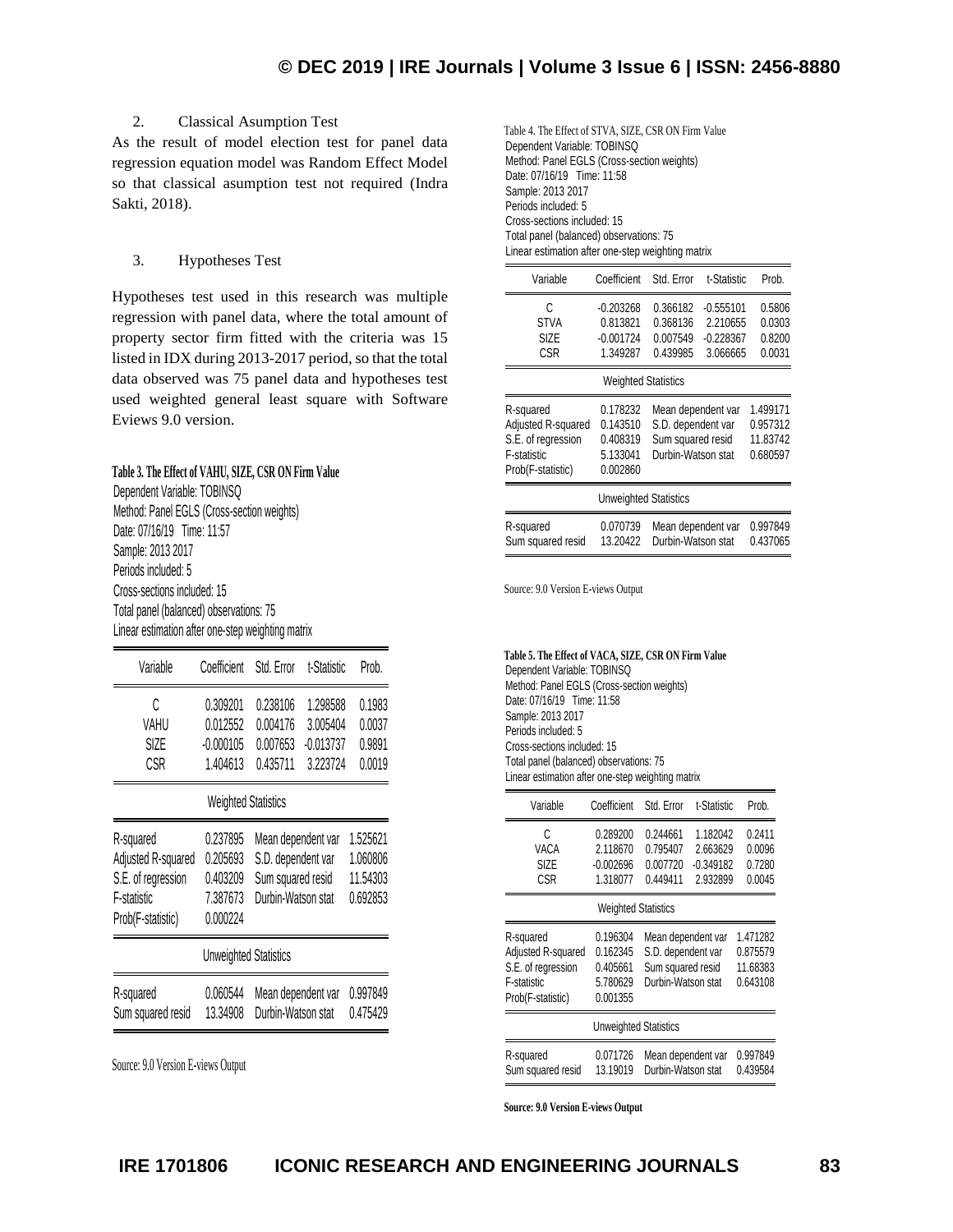**Table 6. The Effect of VAIC, SIZE, CSR ON Firm Value** Dependent Variable: TOBINSQ Method: Panel EGLS (Cross-section weights) Date: 07/16/19 Time: 12:12 Sample: 2013 2017 Periods included: 5 Cross-sections included: 15 Total panel (balanced) observations: 75 Linear estimation after one-step weighting matrix

| Variable                                                                                  | Coefficient                                              | Std. Error                                                                          | t-Statistic                                     | Prob.                                        |  |
|-------------------------------------------------------------------------------------------|----------------------------------------------------------|-------------------------------------------------------------------------------------|-------------------------------------------------|----------------------------------------------|--|
| C<br>VAIC<br><b>SIZE</b><br>CSR                                                           | 0.300338<br>0.012434<br>$-0.000152$<br>1.402448          | 0.238408<br>0.004125<br>0.007649<br>0.435783                                        | 1.259764<br>3.014476<br>$-0.019926$<br>3.218222 | 0.2119<br>0.0036<br>0.9842<br>0.0019         |  |
|                                                                                           | <b>Weighted Statistics</b>                               |                                                                                     |                                                 |                                              |  |
| R-squared<br>Adjusted R-squared<br>S.E. of regression<br>F-statistic<br>Prob(F-statistic) | 0.238293<br>0.206108<br>0.403180<br>7.403881<br>0.000220 | Mean dependent var<br>S.D. dependent var<br>Sum squared resid<br>Durbin-Watson stat |                                                 | 1.526056<br>1.061297<br>11.54132<br>0.692232 |  |
| <b>Unweighted Statistics</b>                                                              |                                                          |                                                                                     |                                                 |                                              |  |
| R-squared<br>Sum squared resid                                                            | 0.060835<br>13.34494                                     | Mean dependent var<br>Durbin-Watson stat                                            |                                                 | 0.997849<br>0.474888                         |  |

Source: 9.0 Version E-views Output

Prediction

# Table 7

Variable

Research Model Test Result

| $TOBINSQ = \alpha + \beta VAHU$ ii + $\beta$ 2STVAii + $\beta$ 3VACAi + $\beta$ 4VAICii + $\beta$ 5SIZEii + $\beta$ 5CSRii + $\varepsilon$ (4.1) |  |  |  |
|--------------------------------------------------------------------------------------------------------------------------------------------------|--|--|--|
|--------------------------------------------------------------------------------------------------------------------------------------------------|--|--|--|

TobinsO

| Constant                |                 | 0.309       | $-0.2033$   | 0.2892    | 0.3003      |
|-------------------------|-----------------|-------------|-------------|-----------|-------------|
| VAHU                    | <b>BPositif</b> | $0.0126***$ |             |           |             |
| <b>STVA</b>             | <b>BPositif</b> |             | $0.8138**$  |           |             |
| VACA                    | <b>BPositif</b> |             |             | 2.1187*** |             |
| VAIC                    | <b>BPositif</b> |             |             |           | $0.0124***$ |
| SIZE                    | <b>BPositif</b> | $-0.0001$   | $-0.0017$   | $-0.0027$ | $-0.0002$   |
| CSR                     | <b>BPositif</b> | 1.4046***   | $1.3493***$ | 1.3181*** | $-0.001***$ |
|                         |                 |             |             |           |             |
| $R^2$                   |                 | 0.2379      | 0.1782      | 0.1963    | 0.2383      |
| Adjusted R <sup>2</sup> |                 | 0.2057      | 0.1435      | 0.1623    | 0.2061      |
| Estat                   |                 | 7.388***    | $5.133***$  | 5.7806*** | 7.4039***   |

Source: Processed Data, 2018

\*\*\* Statistic Supported on alpha 1%, \*\* on alpha 5%, \*10%

#### V. DISCUSSION

Table 1 provides research variables desciption, which is FP measured by Tobin's formula, IC represented by Human Capital (VAHU), Capital Structure (STVA) and Capital Employed (VACA), FS measured by Log

Total Asset and CSR calculated based (Global Reporting Initiative (GRI) 4,0 with content analysis. The amount of property sector companies is 15, observed year start from 2013 tp to 2017 so that total observation data is 75 companies data. Minimum value of FP proxied by Tobin's Q of property sector is 0.22 own by Bekasi Fajar Industrial Estate Tbk (BEST) year 2014 and the maximum value is 1.99 found on Pakuwon Jati Tbk (PWON) year 2014. The mean of FP is 0.9978 implied that on average property sector has not have the invetment prospect yet caused the value below 1.0. meanwhile the minimum value of Human Capital, VAHU of 2.55 found on Lippo Karawaci Tbk (LPKR) year 2017, and the maximum of 43.96 own by PWON year 2014. The VAHU mean is 10.5818. The minimum value of Capital Structure, STVA of 0.61 own by LPKR year 2017 and the maximum value of 0.98 found on PWON year 2014 and the STVA mean is 0.85. The minimum value of Capital Employed,VACA of 0.03 found on Duta Anggada Realty Tbk (DART) year 2017 and the maximum value of 0.28 own by BEST year 2013 and the mean of VACA is 0.123. The average proportion of VAIC dominated by VAHU (89.68%), then STVA (9.18%) and the last is VACA (1.14). Meantime the minimum value of FS of 15.55 own by Lippo Cikarang Tbk (LPCK) year 2016 and the maximum value of 31.46 found on Bumi Serpong Damai (BSDE) year 2017 and the mean of FS is 26.08. While the minimum CSR disclosure of 0.30 found on Metropolitan Land Tbk (MLTA) year 2016 and the maximum value of 0.60 own by Kawasan Industri Jababeka (KIJA) year 2016 and the mean of CSR disclosure is 0.4110 implied that on average CSR disclosure consiousness in Indonesia property sector still low. Table 2 clarifies the mean of research variables from year to year starting from year 2013 up to 2017.

As seen on Graph 1, the mean of Tobin's Q which is FP indicator, every year had increased from year 2013 up to 2016 but decreased in 2017. The Graph 2 explains the Mean of Intelectual Capital (VAIC) which had experienced decreasing from year to year, as seen also on its components which was VAHU, STVA and VACA decreased as well. The mean of property companies Firm Size fluctuated during research year, increasing slightly during 2013 up to 2015 period, then significantly decreased in 2016 - 2017 period as seen on Graph 3. While the trend of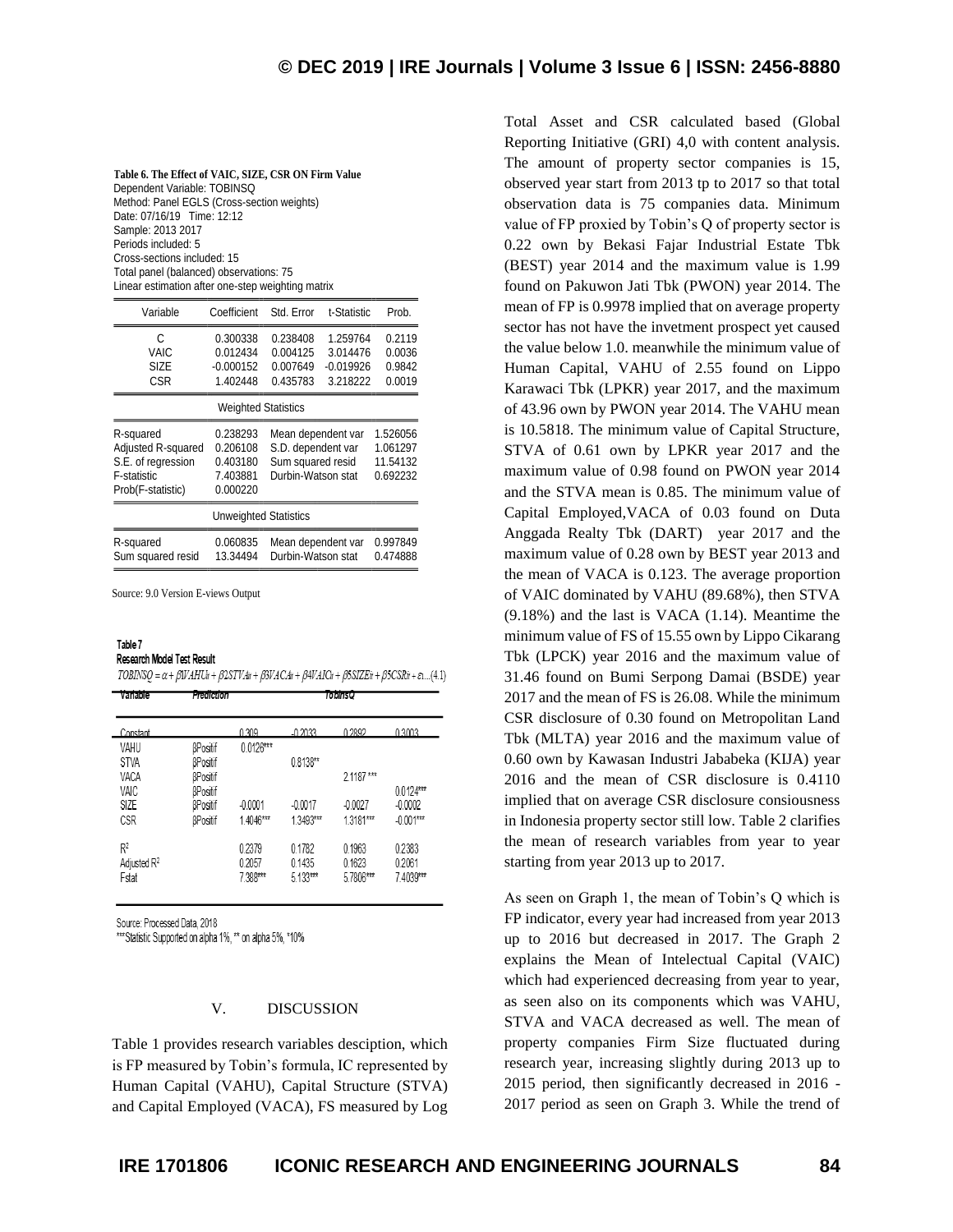CSR disclosure relative stable during research year as the mean value quite same from year to year as appeared on Graph 4, it was concluded that there was no increasing in the consciousness of CSR disclosure of property sector companies in Indonesia during research year.

Based on table 3 up to table 7, seen that Intellectual Capital (IC) variable, in totally (VAIC) as well as its components that is VAHU, STVA and VACA had positive significantly effect on Firm Performance (FP) and based on table 2 with average proportion of VAHU (89.68%), STVA (9.18%) and VACA (1.14%), so that in property firm the dominated component of IC was VAHU. This result in line with statement by Choong (2015) declared that the effect of IC on FP seen from the value creation of IC, and Gioacasi (2014), Carson et al, Enhard dan Anghel in Alipour (2011) explained that the practice of economic which based on knowledge based information so as placed IC as important factor in value creation to achieve firm performance. These also support by researches done by A'layi (2014), Matinfard and Khavari (2015), Ameneh, Bagher and Zhale (2015), Fahim, Maleki, Yousefnezhad (2012) which resulted that IC significantly affect FP.

Meanwhile the effect of Firm Size (SIZE) on Firm Value (FV) appeared on table 6 resulted that Size does not affect on FV, it seem opposite with theory statement of Trigueiros (2000) and Dang and Li (2013) declared that SIZE affects FV and also anequal with the most studies by Kioko (2013), Yisau Abioden (2013) Dogan, M (2013), Luqman's Banindele, Fatai (2013), Oyelade (2019). Philip (2013), Yisau Abioden (2013), Dogan, M (2013), Luqman, Banindele, Fatai (2013) but in line with work by Niresh and Velnampy (2014). Based on graph 2, although in the last 2year experienced decreasing, on average, the mean of FS relative stable there is no variation, meanwhile during research year the FV also stable realtiive that is why FS does not affect FV. If Size significantly increasing it may be will drive FV to change, so that it is in line with the stated theory.

The result test of the affect of Corporate Social Responsibility (CSR) on FV supports the hypotheses proposed as CSR significantly positive affects on FV (table 6) in 1% significance level (table 7) which is in line with the theory described by Hamidu, Haron and Amran (2015) stated that the CSR's concepts make it possible for management to use CSR in a firm as a tool in firm strategy building, to be always obey the law, maintain standards, firm reputation construct to have customer loyalty and at the end will increase firm's profitability and achieving all firm's goal. This result supported by works of Dilashenyi (2018), Kumar and Priyadarsini (2017), Ocran, E (2011).

The research model goodness of fit as measured by the value of  $\mathbb{R}^2$  of Firm Value model with the total of Intellectual Capital of 23.83% and statistic F value for the 4 models is significance in 1% level means that the 4 research models by the total Intellectual Capital as well as through its components viz VAHU, STVA and VACA all is suitable, fit.

#### VI. CONCLUSION

The result of this research concluded that Intellectual Capital, in total (represented by VAIC) as well as its components (VAHU, STVA and VACA) significantly affect Firm Performance and the VAIC dominated by human factor which is VAHU, meanwhile Firm Size does not significantly affect Firm Performance, and the last that Corporate Social Responsibility positive signficatly affect Firm Performance. Meanwhile although Firm Size does not significantly affect FirmPerformance, it is still in line with the stated theory because the both variable, SIZE as well as FV stable relative make SIZE does not affect FV, if SIZE change significantly during observation the result may be different. Based on Goodness of fit test, all variables simultaneously affect Firm Performance, so that the implication of this study that firm management in the effort in performance improvement to please consider Intellectual Capital, Firm Size and Corporate Social Responsinility in their improving performance strategy. The component that dominated Intellectual Capital is human factor viz VAHU, so that considering Intellectual Capital is considering about the human factor, the human resource management is the key of Intellectual Capital in property sector in improving firm performance. In Firm Size management must pay more attention to take advantage on firm scale to improve performance. Management also required to be always improving in Corporate Social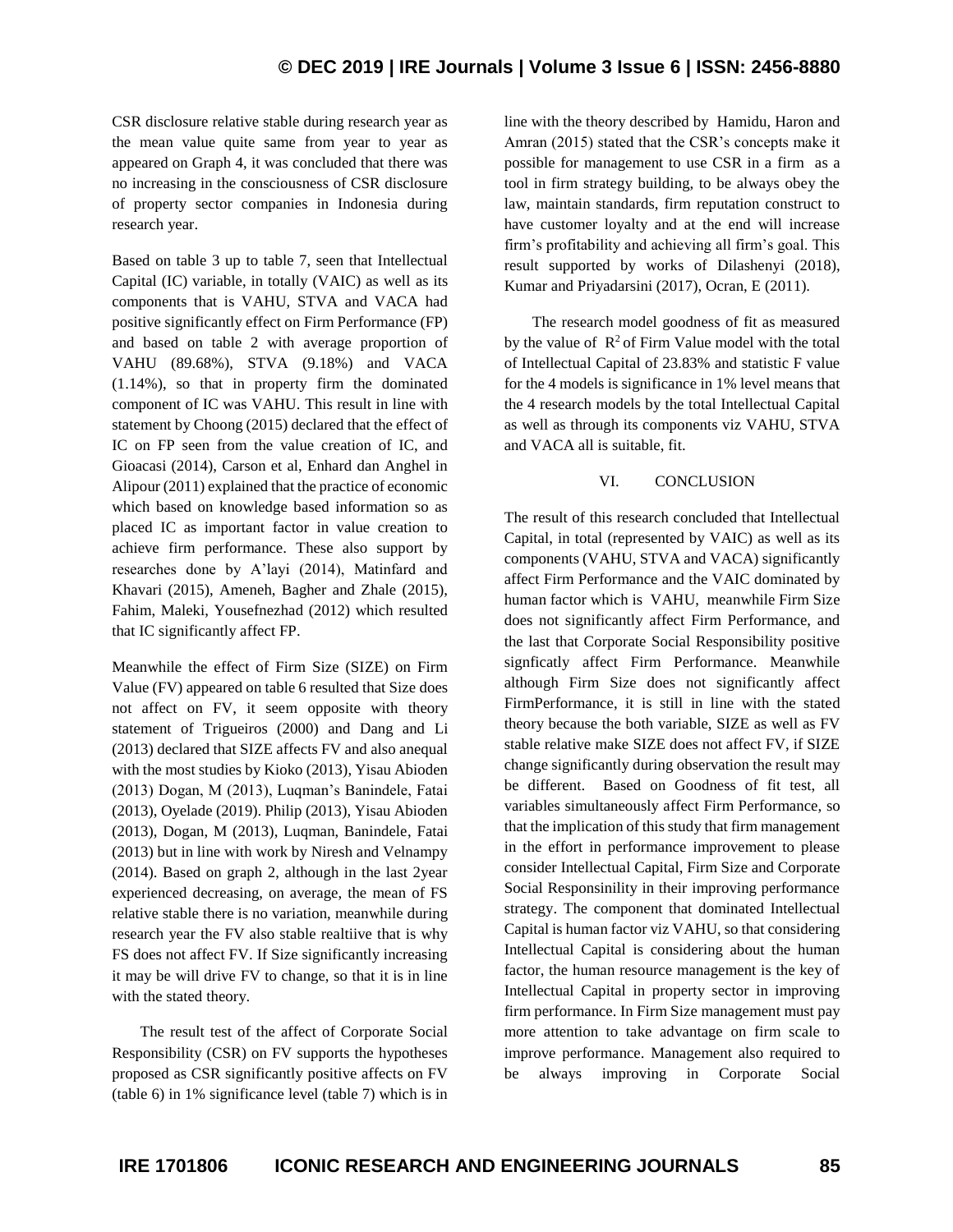Responsibility disclosure as better disclosure will increase Firm Performance.

#### **REFERENCES**

- [1] Al-Matari, Ebrahim Mohammed; Al-Swidi, Abdulah Kaid; Hanim, Faudziah, 2014. The Measurements of Firm Performance Dimensions, Asian Journal of Finance and Accounting, Vol 6, N0. 1..
- [2] Alipour,M(2012). The effect of intellectual capital on firm performance: an investigation of Iran insurance companies. Measuring Business excellence. Emerald Group Publishing Limited, Vol 16, No. 1
- [3] Anghel, I. (2008). Intellectual capital and intangible assets analysis and valuation. Theoretical and Applied Economics, Vol. 2, pp. 75-84. VOL. 16
- [4] A'layi, Azar Sharbandar, 2014. The Impact of Intelellectual Capital on Retursn and Stock Price of Listed Companies in Tehran Stock Exchange. Applied Science Report Vol 4, No 3
- [5] Ameneh, Zarei; Bagher, Shamszadeh; Zhale, Zarei, 2014. The Effect f Intellectual Capital on Financial Performance of Banks Listed InTehran Stock Exchange. Journal of Money and Economy, Vol 9, No 4
- [6] Brigham, Eugene F; Houston, Joel F, 2004. Fundamental of Financial Management. University of Florida, Thomson Southwestern, USA
- [7] Berk, Jonathan; DeMarzo, Peter, 2011. Corporate Finance. second edition,Stanford University, Pearson International, USA
- [8] Choong, Kwee Keong, 2008. Intelectual Capital: Definitions, Categorization and Reporting Models. Journal of Intelectual Capital.
- [9] Dogan, Mesut, 2013. Does Firm Size Affect the Firm Profitability? Evidence FromTurkey. Research Journal of Finance and Accounting, Vol 4, No 4.
- [10] Dang, Chongyu (David); Li, Frank, 2015. Measuring Firm Size in Empirical Corporate Finance. Richard Ivey School of Business, University of Western, Ontario
- [11] Fahim, SR Seyednezhad; Maleki, M; Yousefnezhad, S, 2013. Effect of Intellectual Capital on Market Criteria in The Performance Evaluation of Accepted Companies in Tehran SEC. International Journal of Applied Operational Research, Vol 3, No. 2.
- [12] Gioacasi, Diana, 2014. Intellectual Capital: A Critical Approah on Definitions and Categorization. CES Working Paper-Volume 6 Issue 4
- [13] Holienka M & Pilkova A, 2014. Impact of Intellectual Capital and its Components on Firm Performance Before and After Crisis. Electronic Journal of Knowledge Management, Volume 12 Issue 4.
- [14] Hamidu, Aminu Ahmadu; Haron, Harashid Md; Amran, Azlan, 2015. Corporate Social Responsibility: A Revie on Definitions, Core Characteristics and Theoretical Perspective. Meditrranean Journal of Social Sciences Vol 6 no 4, MCSER Publishing, Rome-Italy
- [15] Indra Sakti, SM, 2018. Analisis Regresi Data Panel Menggunakan Eviews. Universitas Esa Unggul, Jakarta Barat.
- [16] Kumar, Praveen, 2014. Impact of Corporate Social Responsibility on Organizational Performance with Reference to Selected Banks in India-Reviews and Conceptual Framework. 1st International Conference on Contemporary Management University of Jaffna.
- [17] Luqman S, Olawale; Bamidele M, llo; Fatai K, Lawal, 2017. The Effect of Firm Size on Performance of Firms in Nigeria. The IEB International Journal of Finance.
- [18] Matinfard, Mehran & Khavari, Ali, 2015. The Impact of Intellectual Capital on Firm Performance: Evidence FromTehran Stock Exchange. Management Science Letter.
- [19] Mercedes and Terrance, Jalbert, 2011. Does Educational Background Affect CEO Compensation and Firm Performance? Universityof Hawai, The Institute for Business and Finance Research, USA.
- [20] Nickel, S, 1996. Competition and Corporate Performance. Journal of olitical Economy.
- [21] Oyelade, Aduralere Opeyemi, 2019. The Impact of Firm Size on Firm Performance n Nigeria: A Comparative Stud OfSelected Firms in The Building Industry in Nigeria. Asian Development Pilicy Review, Vol 7, No 1, 1-9.
- [22] Niresh, Alloy & Velhampy, T, 2014. Firm Size and Profitability: A Study of Listed Manufacturing Firms in Sri Lanka. International Journal of Business and Management, Vol 9, No. 4.
- [23] Ocran, Emanuel, 2011, The Effect of Corporate Social Responsibility (CSR) on Profitability of Multinational Companies, A Case Study of Nestle Ghana Limited.